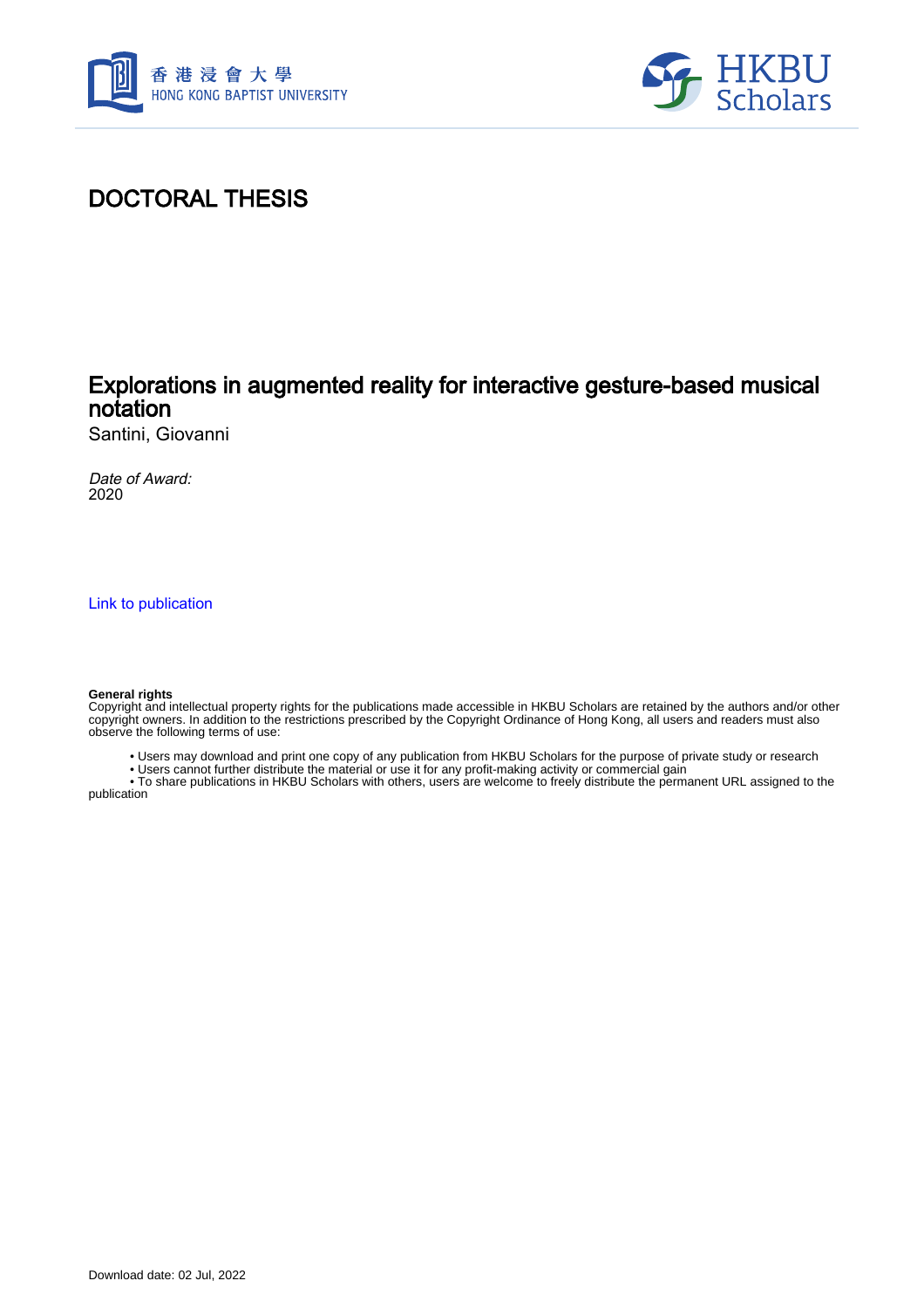### Abstract

With its capability of merging virtual and real worlds, Augmented Reality (AR) provides a new framework for professional practices in numerous disciplines: it can deliver interactive pieces of information in real-time and in space**.** In music, such capabilities can have an important role in music notation and interfaces for electronic music performance. Numerous experimental musical applications have been developed since the early 2000s both for education and performance. However, in most circumstances, AR has been seen more as an aide towards the understanding and/or realization of traditional repertoire rather than a game-changing technology able to foster new artistic practices. There are still many uses yet to be explored, especially concerning compositional practice

This dissertation also paves the way to a new repertoire in which the unprecedented possibilities offered by AR might be fully adopted and developed. This is an explorative work, structured mainly by a series of articles written solely by the author and published during his PhD studies (or accepted for publication at the time of writing). In these papers, a set of differentiated applications and compositions in the AR field are realized*.* The main thread that links all of the studies lies in the investigation of the relationship between AR and gesture-based musical practices (such as gesture-based control of spatialization and AR augmented instruments). A central role played by gesture-based music notation is the capability to notate a gesture in the space, with its exact coordinates and its exact velocity. Such a novel form of notation, enabled by AR technology and impossible in other domains, can also be enriched with interactive capabilities. As discussed in some studies included in this dissertation, virtual objects assigned to notational functions can also be assigned, simultaneously, to interface functions, thus creating interface-notation hybrids. Other studies of this dissertation address the capability of a virtual object changing its functions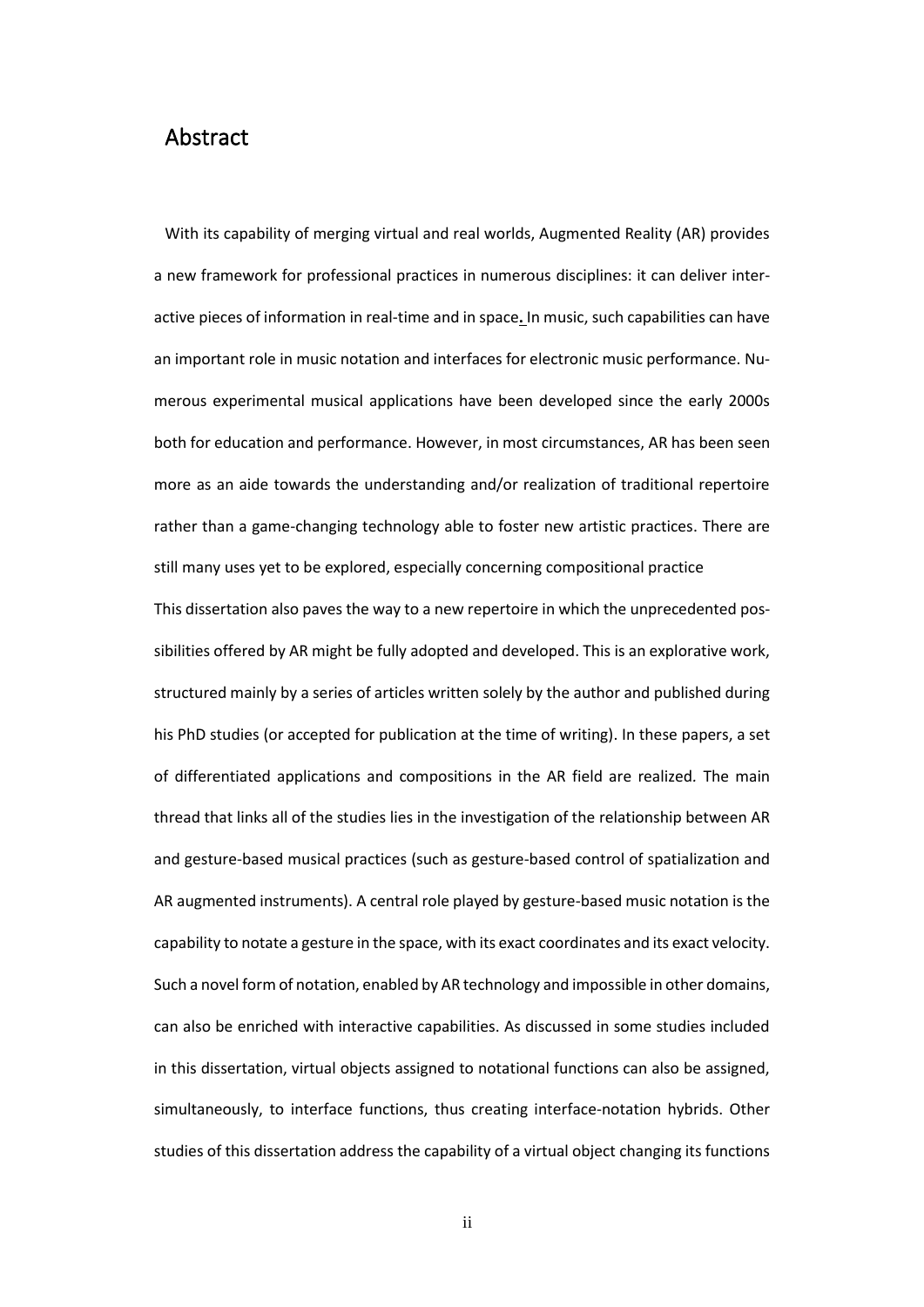over time: AR notation can also be transformed into a virtual performer or into a visual augmentation of gesture. Another hopeful contribution of this dissertation to the musical use of AR lies in providing technical explanations of implementation procedures that could serve as a background for the creation of best practices.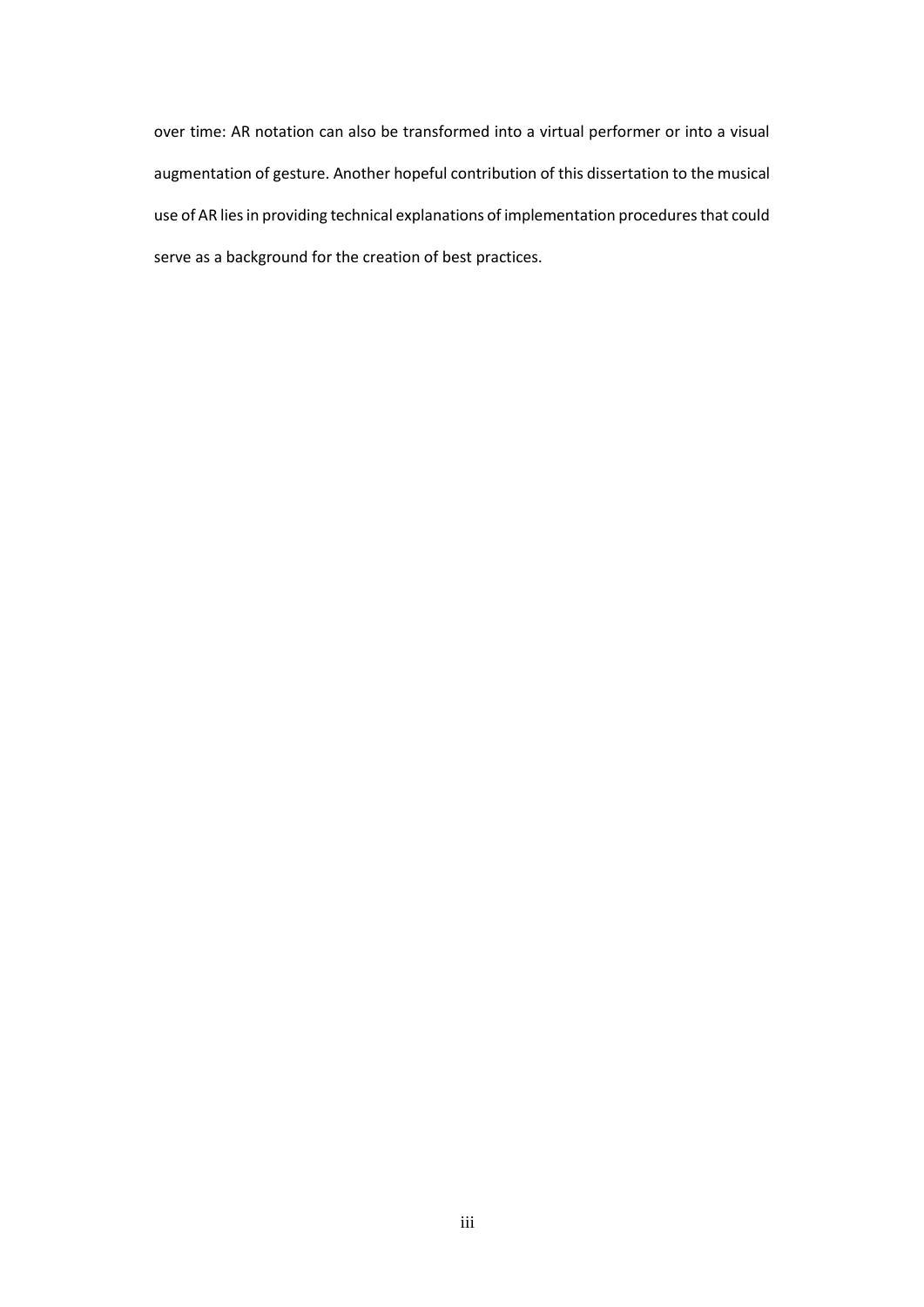# Table of Contents

| 1.2 Aesthetic reason and nature of interactive music notation in AR  1                                                                    |
|-------------------------------------------------------------------------------------------------------------------------------------------|
|                                                                                                                                           |
|                                                                                                                                           |
|                                                                                                                                           |
|                                                                                                                                           |
|                                                                                                                                           |
|                                                                                                                                           |
|                                                                                                                                           |
|                                                                                                                                           |
|                                                                                                                                           |
|                                                                                                                                           |
|                                                                                                                                           |
| Overview of Paper 1 - Synesthesizer: physical modelling and machine learning                                                              |
| 1.7.2 Exploration of the use of gesture in Augmented Reality 15                                                                           |
| Overview of Paper 2 - Composing space in the space: an Augmented and Virtual                                                              |
| Overview of Paper 3 - Augmented Piano in Augmented Reality 16                                                                             |
| 1.7.3 Exploration of the use of Augmented Reality for gesture-based notation in an                                                        |
|                                                                                                                                           |
| Overview of Paper 4 - LINEAR: Live-generated Interface and Notation                                                                       |
| 1.7.4 Exploration of the use of AR for gesture-based notation in a compositional                                                          |
|                                                                                                                                           |
| Overview of Paper 5 - Composition as an embodied act: a framework for the<br>gesture-based creation of Augmented Reality action scores 17 |
| Overview of Paper 6 - Action scores and gesture-based notation in Augmented                                                               |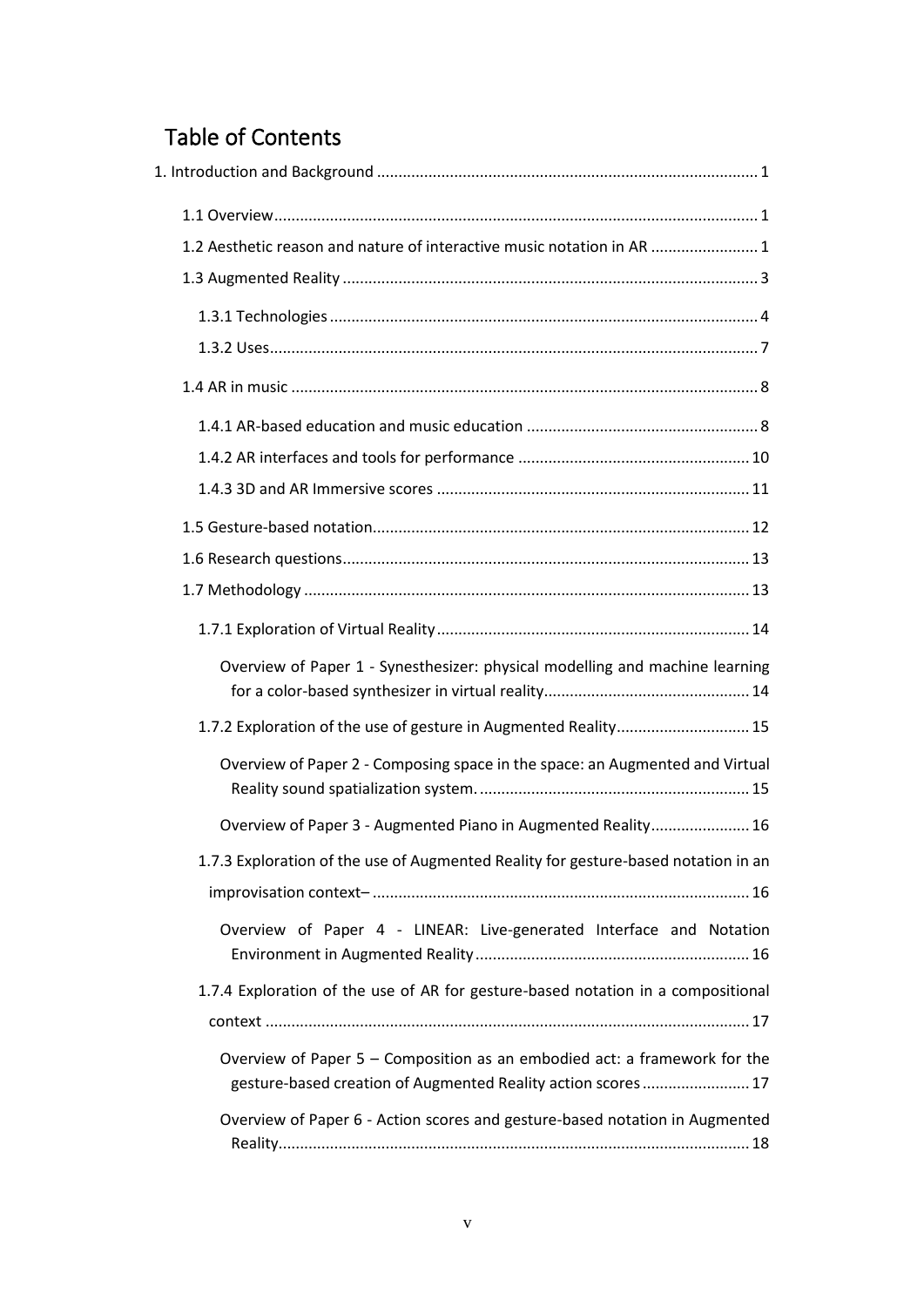| 1.7.5 The Realization of a Composition Using Interactive AR Gesture-based             |
|---------------------------------------------------------------------------------------|
|                                                                                       |
| 1.7.6 A new set of Etudes for a new augmented piano: Composition 2 - Studi sulla      |
|                                                                                       |
| 1.7.7 The conductor as an AR performer. Composition 3: Passacaglia  19                |
| 1.7.8 Creating AR environment for simplified fruition. Composition 4: AR              |
|                                                                                       |
| 2. Paper 1 - Synesthesizer: physical modelling and machine learning for a color-based |
|                                                                                       |
|                                                                                       |
|                                                                                       |
|                                                                                       |
|                                                                                       |
|                                                                                       |
|                                                                                       |
|                                                                                       |
|                                                                                       |
|                                                                                       |
| 2.4                                                                                   |
| 3. Paper 2 - Composing space in the space: an Augmented and Virtual Reality sound     |
|                                                                                       |
|                                                                                       |
|                                                                                       |
|                                                                                       |
|                                                                                       |
|                                                                                       |
|                                                                                       |
|                                                                                       |
|                                                                                       |
|                                                                                       |
|                                                                                       |
|                                                                                       |
|                                                                                       |
|                                                                                       |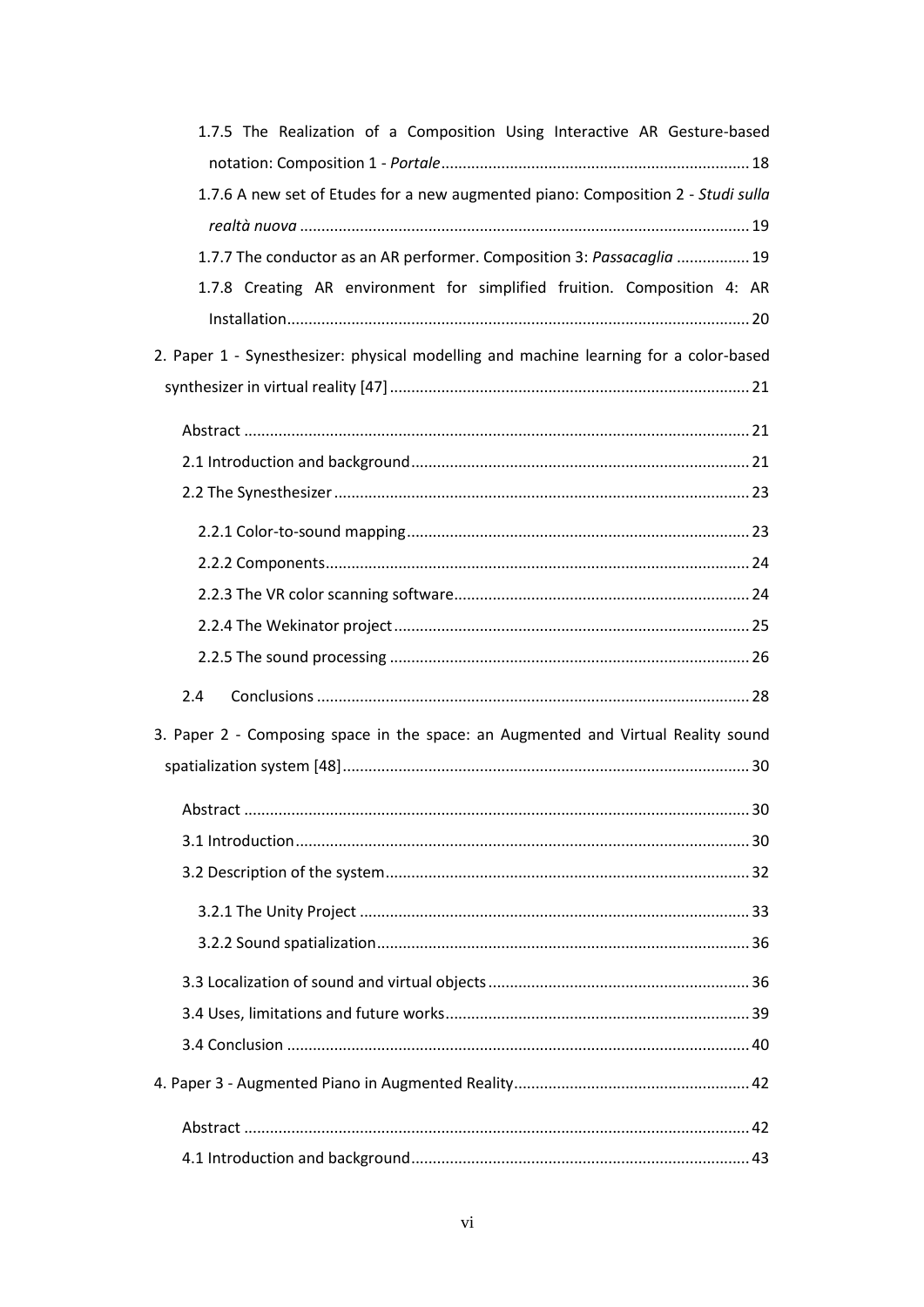| 5. Paper 4 - LINEAR: Live-generated interface and notation environment in Augmented |  |
|-------------------------------------------------------------------------------------|--|
|                                                                                     |  |
|                                                                                     |  |
|                                                                                     |  |
|                                                                                     |  |
|                                                                                     |  |
|                                                                                     |  |
|                                                                                     |  |
|                                                                                     |  |
|                                                                                     |  |
|                                                                                     |  |
|                                                                                     |  |
|                                                                                     |  |
|                                                                                     |  |
|                                                                                     |  |
|                                                                                     |  |
|                                                                                     |  |
|                                                                                     |  |
|                                                                                     |  |
|                                                                                     |  |
|                                                                                     |  |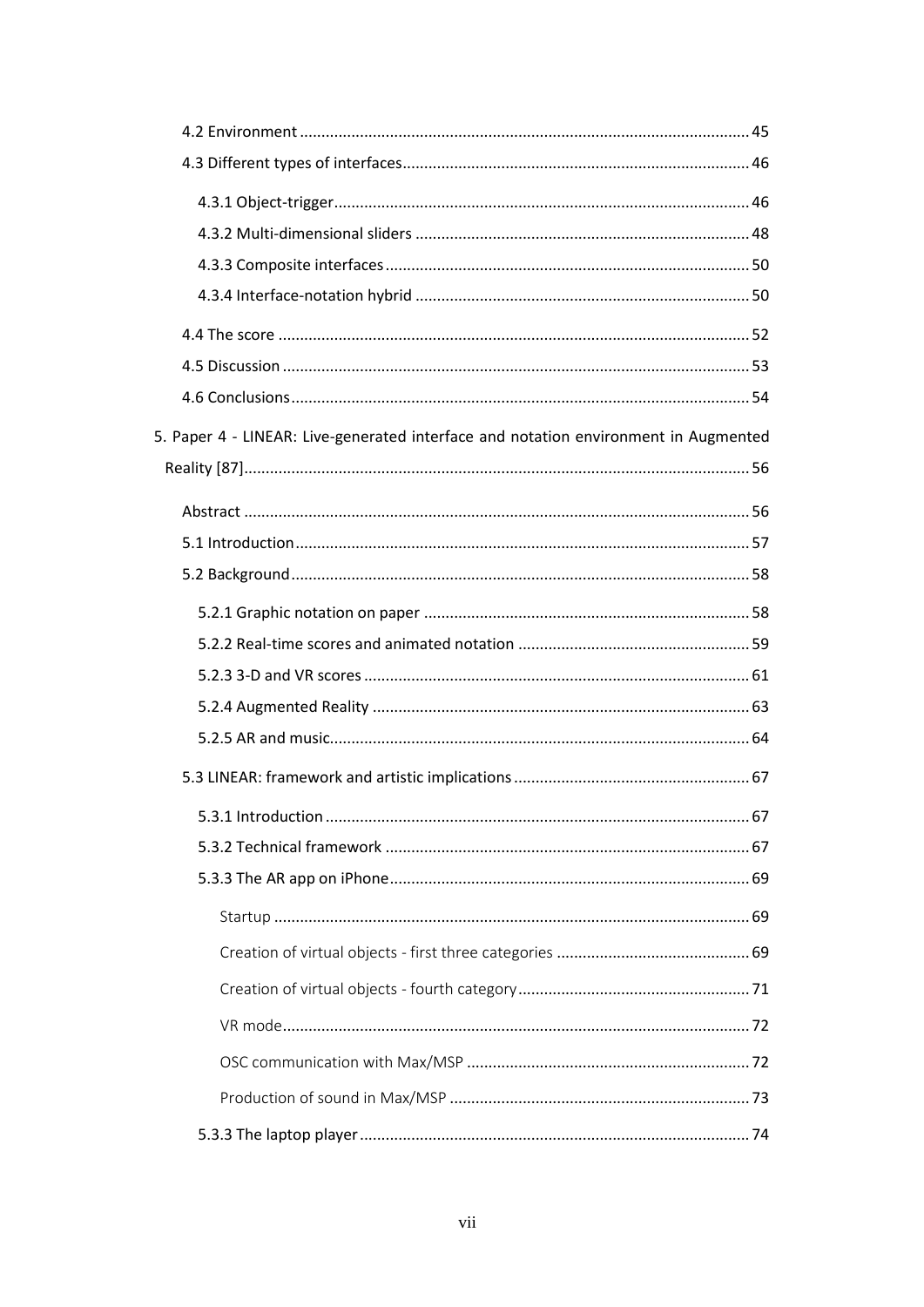| 5.3.4 The perspective of the iPhone performer: graphic gestural 3D notation and        |  |
|----------------------------------------------------------------------------------------|--|
|                                                                                        |  |
|                                                                                        |  |
|                                                                                        |  |
|                                                                                        |  |
|                                                                                        |  |
| 5.3.7 Relation of the score with the audience and with the environment.  79            |  |
|                                                                                        |  |
|                                                                                        |  |
| 6. Paper 5 – Composition as an embodied act: a framework for the creation of Augmented |  |
|                                                                                        |  |
|                                                                                        |  |
|                                                                                        |  |
|                                                                                        |  |
|                                                                                        |  |
|                                                                                        |  |
|                                                                                        |  |
|                                                                                        |  |
|                                                                                        |  |
|                                                                                        |  |
|                                                                                        |  |
|                                                                                        |  |
|                                                                                        |  |
|                                                                                        |  |
|                                                                                        |  |
|                                                                                        |  |
| 7. Paper 6 - Action scores and gesture-based notation in Augmented Reality  100        |  |
|                                                                                        |  |
| 7.1                                                                                    |  |
|                                                                                        |  |
|                                                                                        |  |